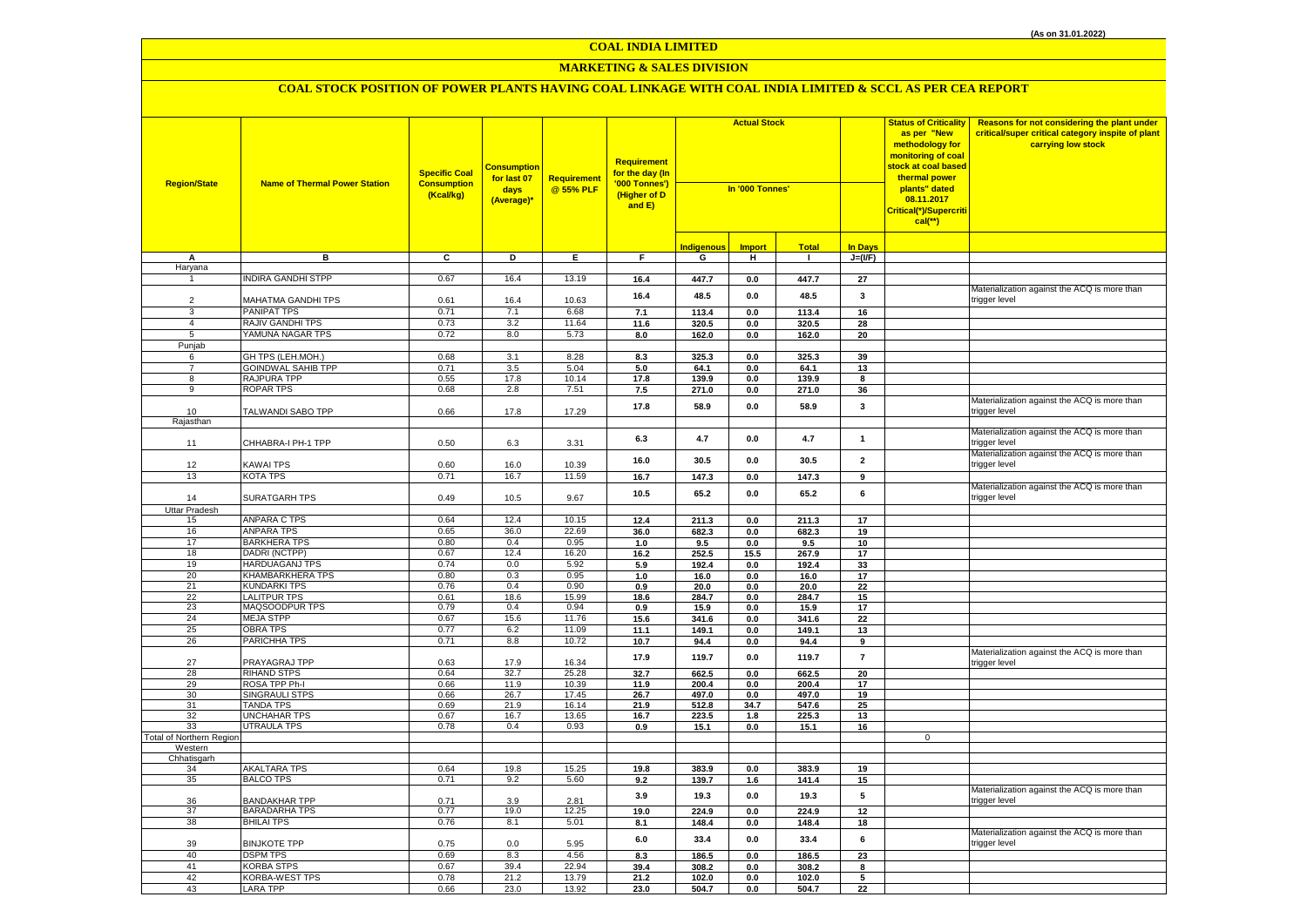#### **MARKETING & SALES DIVISION**

| <b>Region/State</b>     | <b>Name of Thermal Power Station</b>    | <b>Specific Coal</b><br><b>Consumption</b><br>(Kcal/kg) | <b>Consumption</b><br>for last 07<br>days<br>(Average)* | Requirement<br>@ 55% PLF | <b>Requirement</b><br>for the day (In<br>'000 Tonnes')<br>(Higher of D<br>and E) | <b>Actual Stock</b><br>In '000 Tonnes' |                |               |                              | <b>Status of Criticality</b><br>as per "New<br>methodology for<br>monitoring of coal<br><mark>stock at coal based</mark><br>thermal power<br>plants" dated<br>08.11.2017<br>Critical(*)/Supercriti<br>$cal$ (**) | Reasons for not considering the plant under<br>critical/super critical category inspite of plant<br>carrying low stock |
|-------------------------|-----------------------------------------|---------------------------------------------------------|---------------------------------------------------------|--------------------------|----------------------------------------------------------------------------------|----------------------------------------|----------------|---------------|------------------------------|------------------------------------------------------------------------------------------------------------------------------------------------------------------------------------------------------------------|------------------------------------------------------------------------------------------------------------------------|
|                         |                                         |                                                         |                                                         |                          |                                                                                  | <u>Indigenous</u>                      | <b>Import</b>  | <b>Total</b>  | In Days                      |                                                                                                                                                                                                                  |                                                                                                                        |
| A                       | в                                       | $\overline{c}$                                          | Þ                                                       | E                        | F                                                                                | G                                      | н              | п.            | $J=(VF)$                     |                                                                                                                                                                                                                  |                                                                                                                        |
| 44                      | NAWAPARA TPP                            | 0.79                                                    | 0.0                                                     | 6.28                     | 6.3                                                                              | 23.2                                   | 0.0            | 23.2          | $\overline{\mathbf{4}}$      |                                                                                                                                                                                                                  | Materialization against the ACQ is more than<br>trigger level                                                          |
| 45                      | PATHADI TPP                             | 0.65                                                    | 9.4                                                     | 5.18                     | 9.4                                                                              | 200.6                                  | 0.0            | 200.6         | 21                           |                                                                                                                                                                                                                  |                                                                                                                        |
| 46                      | <b>SIPAT STPS</b>                       | 0.68                                                    | 29.7                                                    | 26.62                    | 29.7                                                                             | 665.3                                  | 3.8            | 669.1         | 23                           |                                                                                                                                                                                                                  |                                                                                                                        |
| 47                      | <b>TAMNAR TPP</b>                       | 0.84                                                    | 23.7                                                    | 26.52                    | 26.5                                                                             | 110.4                                  | 0.0            | 110.4         | $\overline{\mathbf{4}}$      |                                                                                                                                                                                                                  | Materialization against the ACQ is more than<br>trigger level                                                          |
| 48                      | <b>JCHPINDA TPP</b>                     | 0.75                                                    | 12.7                                                    | 14.22                    | 14.2                                                                             | 89.5                                   | 0.0            | 89.5          | 6                            |                                                                                                                                                                                                                  | Materialization against the ACQ is more than<br>trigger level                                                          |
| Gujarat                 |                                         |                                                         |                                                         |                          |                                                                                  |                                        |                |               |                              |                                                                                                                                                                                                                  |                                                                                                                        |
| 49                      | <b>GANDHI NAGAR TPS</b>                 | 0.69                                                    | 8.2                                                     | 5.71                     | 8.2                                                                              | 91.7                                   | $\mathbf{0.0}$ | 91.7          | 11                           |                                                                                                                                                                                                                  | Materialization against the ACQ is more than                                                                           |
| 50                      | SABARMATI (D-F STATIONS)                | 0.57                                                    | 4.3                                                     | 2.74                     | 4.3                                                                              | 5.4                                    | 72.2           | 77.6          | 6                            |                                                                                                                                                                                                                  | trigger level<br>Materialization against the ACQ is more than                                                          |
| 51                      | UKAI TPS                                | 0.67                                                    | 12.6                                                    | 9.85                     | 12.6                                                                             | 75.8                                   | 0.0            | 75.8          | 6                            |                                                                                                                                                                                                                  | trigger level                                                                                                          |
| 52                      | <b>WANAKBORI TPS</b>                    | 0.67                                                    | 25.6                                                    | 20.22                    | 25.6                                                                             | 56.5                                   | 0.0            | 56.5          | $\overline{2}$               |                                                                                                                                                                                                                  | Materialization against the ACQ is more than<br>trigger level                                                          |
| Madhya Pradesh          |                                         |                                                         |                                                         |                          |                                                                                  |                                        |                |               |                              |                                                                                                                                                                                                                  |                                                                                                                        |
| 53                      | AMARKANTAK EXT TPS                      | 0.65                                                    | 3.1                                                     | 1.80                     | 3.1                                                                              | 20.2                                   | 0.0            | 20.2          | 6                            |                                                                                                                                                                                                                  |                                                                                                                        |
| 54                      | ANUPPUR TPP                             | 0.65                                                    | 16.9                                                    | 10.31                    | 16.9                                                                             | 228.0                                  | 0.0            | 228.0         | 14                           |                                                                                                                                                                                                                  |                                                                                                                        |
| 55<br>56                | <b>BINA TPS</b><br><b>GADARWARA TPP</b> | 0.74<br>0.66                                            | 3.3<br>13.7                                             | 4.88<br>13.93            | 4.9<br>13.9                                                                      | 68.2<br>281.6                          | 0.0<br>33.2    | 68.2<br>314.9 | 14<br>23                     |                                                                                                                                                                                                                  |                                                                                                                        |
| 57                      | <b>KHARGONE STPP</b>                    | 0.60                                                    | 13.9                                                    | 10.45                    | 13.9                                                                             | 129.4                                  | 0.0            | 129.4         | 9                            |                                                                                                                                                                                                                  |                                                                                                                        |
| 58                      | SANJAY GANDHI TPS                       | 0.82                                                    | 15.6                                                    | 14.57                    | 15.6                                                                             | 94.7                                   | 0.0            | 94.7          | 6                            |                                                                                                                                                                                                                  | Non payment of dues                                                                                                    |
| 59                      | <b>SATPURA TPS</b>                      | 0.67                                                    | 6.8                                                     | 11.79                    | 11.8                                                                             | 82.5                                   | 0.0            | 82.5          | $\overline{7}$               |                                                                                                                                                                                                                  | Non Payment of Dues                                                                                                    |
| 60                      | <b>SEIONI TPP</b>                       | 0.64                                                    | 2.7                                                     | 5.06                     | 5.1                                                                              | 191.5                                  | 0.0            | 191.5         | 38                           |                                                                                                                                                                                                                  |                                                                                                                        |
| 61                      | SHREE SINGAJI TPP                       | 0.71                                                    | 27.7                                                    | 23.50                    | 27.7                                                                             | 207.6                                  | 0.0            | 207.6         | $\overline{7}$               |                                                                                                                                                                                                                  |                                                                                                                        |
| 62                      | <b>VINDHYACHAL STPS</b>                 | 0.69                                                    | 65.5                                                    | 43.60                    | 65.5                                                                             | 1264.1                                 | 0.0            | 1264.1        | 19                           |                                                                                                                                                                                                                  |                                                                                                                        |
| Maharashtra             |                                         |                                                         |                                                         |                          |                                                                                  |                                        |                |               |                              |                                                                                                                                                                                                                  |                                                                                                                        |
| 63                      | <b>AMRAVATI TPS</b>                     | 0.62                                                    | 18.8                                                    | 11.07                    | 18.8                                                                             | 49.0                                   | 0.0            | 49.0          | 3                            |                                                                                                                                                                                                                  | Materialization against the ACQ is more than<br>trigger level                                                          |
| 64                      | <b>BHUSAWAL TPS</b>                     | 0.72                                                    | 8.5                                                     | 11.44                    | 11.4                                                                             | 61.9                                   | 0.0            | 61.9          | 5                            |                                                                                                                                                                                                                  | Non payment of dues                                                                                                    |
| 65                      | <b>BUTIBORI TPP</b>                     | 0.67                                                    | 0.0                                                     | 5.31                     | 5.3                                                                              | 59.7                                   | $0.0\,$        | 59.7          | 11                           |                                                                                                                                                                                                                  |                                                                                                                        |
| 66                      | CHANDRAPUR (MAHARASHTRA) STPS           | 0.78                                                    | 33.8                                                    | 30.17                    | 33.8                                                                             | 64.7                                   | 0.0            | 64.7          | $\overline{2}$               |                                                                                                                                                                                                                  | Von payment of dues                                                                                                    |
| 67                      | <b>DAHANU TPS</b>                       | 0.62                                                    | 4.4                                                     | 4.09                     | 4.4                                                                              | 8.1                                    | 0.0            | 8.1           | $\mathbf 2$                  |                                                                                                                                                                                                                  | Materialization against the ACQ is more than<br>trigger level                                                          |
| 68                      | DHARIWAL TPP                            | 0.67                                                    | 8.1                                                     | 5.34                     | 8.1                                                                              | 22.7                                   | 0.0            | 22.7          | 3                            |                                                                                                                                                                                                                  | Materialization against the ACQ is more than<br>trigger level                                                          |
| 69                      | <b>GMR WARORA TPS</b>                   | 0.67                                                    | 6.1                                                     | 5.29                     | 6.1                                                                              | 4.1                                    | 0.0            | 4.1           | $\mathbf{1}$                 |                                                                                                                                                                                                                  | Materialization against the ACQ is more than<br>trigger level                                                          |
| 70                      | <b>KHAPARKHEDA TPS</b>                  | 0.89                                                    | 16.8                                                    | 15.72                    | 16.8                                                                             | 287.8                                  | 0.0            | 287.8         | 17                           |                                                                                                                                                                                                                  |                                                                                                                        |
| 71                      | <b>KORADI TPS</b>                       | 0.76                                                    | 26.7                                                    | 22.08                    | 26.7                                                                             | 159.7                                  | 0.0            | 159.7         | 6                            |                                                                                                                                                                                                                  | Non payment of dues                                                                                                    |
| 72<br>73                | <b>MAUDA TPS</b>                        | 0.70                                                    | 26.9                                                    | 21.29                    | 26.9                                                                             | 581.5                                  | $0.0\,$        | 581.5         | 22                           |                                                                                                                                                                                                                  | Non payment of dues                                                                                                    |
| 74                      | <b>NASIK TPS</b>                        | 0.81                                                    | 6.2                                                     | 6.72                     | 6.7                                                                              | 13.1                                   | 0.0            | 13.1          | $\overline{\mathbf{2}}$      |                                                                                                                                                                                                                  | Non payment of dues                                                                                                    |
| 75                      | <b>PARAS TPS</b><br>PARLI TPS           | 0.74<br>0.67                                            | 5.8<br>7.7                                              | 4.90<br>6.65             | 5.8<br>7.7                                                                       | 18.9<br>16.9                           | 0.0<br>0.0     | 18.9<br>16.9  | 3<br>$\overline{\mathbf{2}}$ |                                                                                                                                                                                                                  | Non payment of dues                                                                                                    |
| 76                      | <b>SOLAPUR STPS</b>                     | 0.56                                                    | 6.3                                                     | 9.73                     | 9.7                                                                              | 181.3                                  | 13.0           | 194.3         | 20                           |                                                                                                                                                                                                                  |                                                                                                                        |
| 77                      | <b>TIRORA TPS</b>                       | 0.66                                                    | 43.0                                                    | 28.73                    | 43.0                                                                             | 249.1                                  | 0.0            | 249.1         | 6                            |                                                                                                                                                                                                                  |                                                                                                                        |
| 78                      | WARDHA WARORA TPP                       | 0.66                                                    | 4.8                                                     | 4.71                     | 4.8                                                                              | 82.8                                   | 0.0            | 82.8          | 17                           |                                                                                                                                                                                                                  |                                                                                                                        |
| Total of Western Region |                                         |                                                         |                                                         |                          |                                                                                  |                                        |                |               |                              | $\mathbf{0}$                                                                                                                                                                                                     |                                                                                                                        |
| Southern                |                                         |                                                         |                                                         |                          |                                                                                  |                                        |                |               |                              |                                                                                                                                                                                                                  |                                                                                                                        |
| Andhra Pradesh          |                                         |                                                         |                                                         |                          |                                                                                  |                                        |                |               |                              |                                                                                                                                                                                                                  |                                                                                                                        |
| 79                      | DAMODARAM SANJEEVAIAH TPS               | 0.66                                                    | 12.6                                                    | 13.85                    | 13.8                                                                             | 59.9                                   | 0.0            | 59.9          | 4                            |                                                                                                                                                                                                                  | Materialization against the ACQ is more than<br>trigger level                                                          |
| 80                      | Dr. N.TATA RAO TPS                      | 0.77                                                    | 25.6                                                    | 17.90                    | 25.6                                                                             | 171.8                                  | 0.0            | 171.8         | $\overline{7}$               |                                                                                                                                                                                                                  |                                                                                                                        |
| 81                      | PAINAMPURAM TPP                         | 0.59                                                    | 16.0                                                    | 10.21                    | 16.0                                                                             | 65.4                                   | 79.6           | 145.1         | 9                            |                                                                                                                                                                                                                  | Materialization against the ACQ is more than<br>trigger level                                                          |
| 82                      | RAYALASEEMA TPS                         | 0.76                                                    | 18.1                                                    | 16.60                    | 18.1                                                                             | 61.8                                   | 0.0            | 61.8          | 3                            |                                                                                                                                                                                                                  | Materialization against the ACQ is more than<br>trigger level                                                          |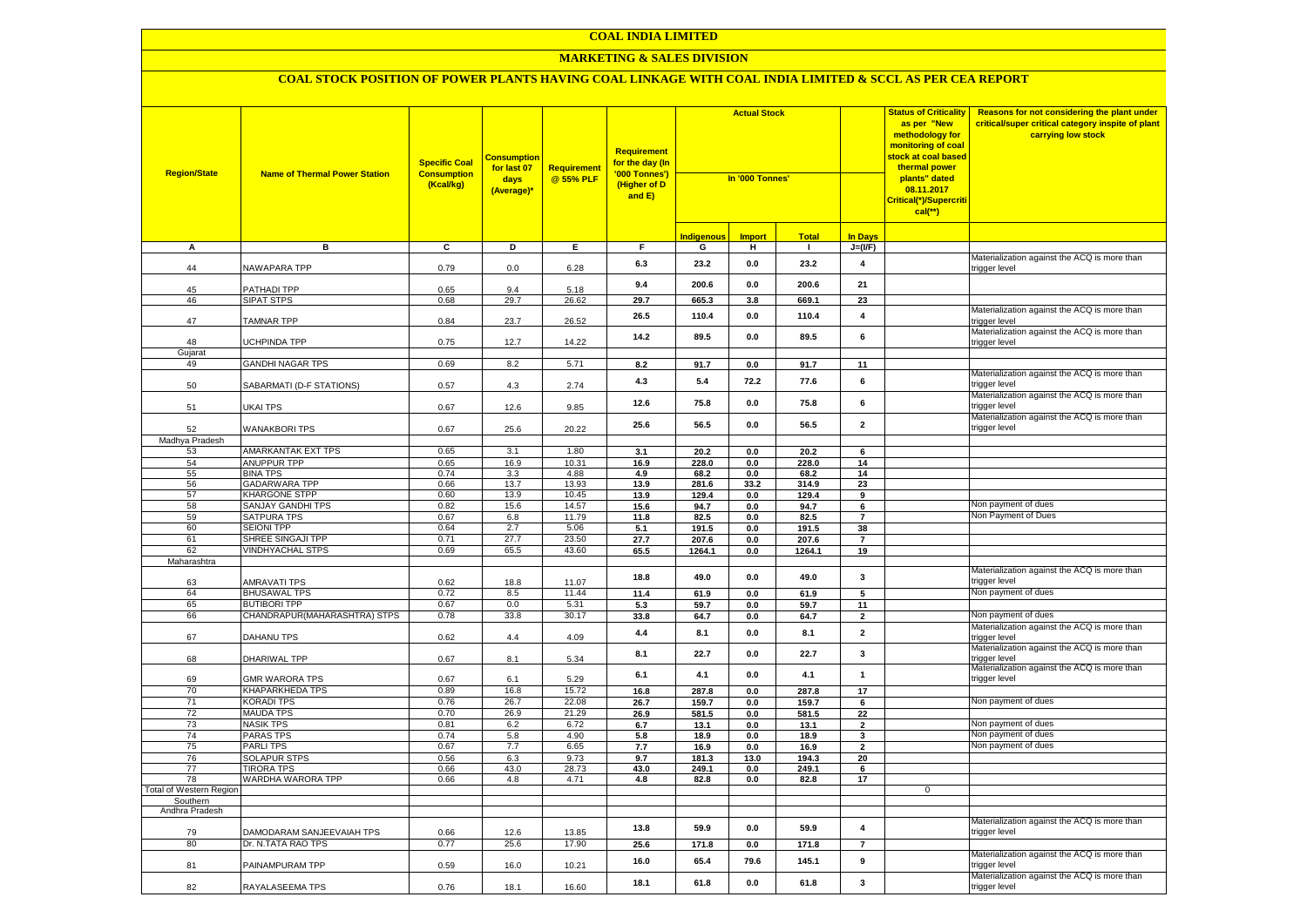#### **MARKETING & SALES DIVISION**

| <b>Region/State</b>                    | <b>Name of Thermal Power Station</b>        | <b>Specific Coal</b><br><b>Consumption</b><br>(Kcal/kg) | <b>Consumptior</b><br>for last 07<br>days<br>(Average)* | <b>Requirement</b><br>@ 55% PLF | <b>Requirement</b><br>for the day (In<br>'000 Tonnes')<br>(Higher of D<br>and E) | <b>Actual Stock</b><br>In '000 Tonnes' |                |              | <b>Status of Criticality</b><br>as per "New<br>methodology for<br>monitoring of coal<br><mark>stock at coal based</mark><br>thermal power<br>plants" dated<br>08.11.2017<br>Critical(*)/Supercriti<br>$cal$ (**) | Reasons for not considering the plant under<br>critical/super critical category inspite of plant<br>carrying low stock |                                                               |
|----------------------------------------|---------------------------------------------|---------------------------------------------------------|---------------------------------------------------------|---------------------------------|----------------------------------------------------------------------------------|----------------------------------------|----------------|--------------|------------------------------------------------------------------------------------------------------------------------------------------------------------------------------------------------------------------|------------------------------------------------------------------------------------------------------------------------|---------------------------------------------------------------|
|                                        |                                             |                                                         |                                                         |                                 |                                                                                  | ndigenous                              | <b>Import</b>  | <b>Total</b> | <b>In Davs</b>                                                                                                                                                                                                   |                                                                                                                        |                                                               |
| А                                      | в                                           | $\overline{c}$                                          | Þ                                                       | E                               | $\overline{F}$                                                                   | G                                      | н              | -1           | $J=(VF)$                                                                                                                                                                                                         |                                                                                                                        |                                                               |
| 83                                     | <b>SIMHADRI</b>                             | 0.78                                                    | 28.2                                                    | 20.54                           | 28.2                                                                             | 294.6                                  | 0.0            | 294.6        | 10                                                                                                                                                                                                               |                                                                                                                        |                                                               |
| 84                                     | <b>SGPL TPP</b>                             | 0.53                                                    | 10.6                                                    | 9.26                            | 10.6                                                                             | 19.5                                   | 78.6           | 98.1         | 9                                                                                                                                                                                                                |                                                                                                                        |                                                               |
| 85                                     | <b>VIZAG TPP</b>                            | 0.67                                                    | 0.0                                                     | 9.20                            | 9.2                                                                              | 152.3                                  | 0.0            | 152.3        | 17                                                                                                                                                                                                               |                                                                                                                        |                                                               |
| Karnataka                              |                                             |                                                         |                                                         |                                 |                                                                                  |                                        |                |              |                                                                                                                                                                                                                  |                                                                                                                        |                                                               |
| 86                                     | <b>BELLARY TPS</b>                          | 0.63                                                    | 8.0                                                     | 14.23                           | 14.2                                                                             | 6.8                                    | $0.0\,$        | 6.8          | $\mathbf 0$                                                                                                                                                                                                      |                                                                                                                        | Materialization against the ACQ is more than<br>trigger level |
| 87                                     | KUDGI STPP                                  | 0.63                                                    | 11.8                                                    | 19.90                           | 19.9                                                                             | 188.5                                  | 0.0            | 188.6        | 9                                                                                                                                                                                                                |                                                                                                                        | Materialization against the ACQ is more than<br>trigger level |
| 88                                     | <b>RAICHUR TPS</b>                          | 0.66                                                    | 19.4                                                    | 14.98                           | 19.4                                                                             | 105.1                                  | 0.0            | 105.1        | 5                                                                                                                                                                                                                |                                                                                                                        | Materialization against the ACQ is more than<br>rigger level  |
|                                        |                                             |                                                         |                                                         |                                 | 13.1                                                                             | 64.5                                   | 0.0            | 64.5         | 5                                                                                                                                                                                                                |                                                                                                                        | Materialization against the ACQ is more than                  |
| 89                                     | YERMARUS TPP                                | 0.62                                                    | 11.8                                                    | 13.09                           |                                                                                  |                                        |                |              |                                                                                                                                                                                                                  |                                                                                                                        | rigger level                                                  |
| Tamil Nadu                             |                                             |                                                         |                                                         |                                 |                                                                                  |                                        |                |              |                                                                                                                                                                                                                  |                                                                                                                        | Materialization against the ACQ is more than                  |
| 90                                     | <b>METTUR TPS</b>                           | 0.81                                                    | 14.8                                                    | 8.98                            | 14.8                                                                             | 33.3                                   | 0.0            | 33.3         | $\overline{\mathbf{2}}$                                                                                                                                                                                          |                                                                                                                        | trigger level                                                 |
| 91                                     | METTUR TPS - II                             | 0.78                                                    | 6.2                                                     | 6.16                            | 6.2                                                                              | 54.9                                   | 0.0            | 54.9         | 9                                                                                                                                                                                                                |                                                                                                                        |                                                               |
| 92                                     | NORTH CHENNAI TPS                           | 0.82                                                    | 25.5                                                    | 19.78                           | 25.5                                                                             | 195.7                                  | 0.0            | 195.7        | 8                                                                                                                                                                                                                |                                                                                                                        |                                                               |
| 93                                     | <b>TUTICORIN TPS</b>                        | 0.96                                                    | 12.5                                                    | 13.31                           | 13.3                                                                             | 173.0                                  | 0.0            | 173.0        | 13                                                                                                                                                                                                               |                                                                                                                        |                                                               |
| 94                                     | <b>VALLUR TPP</b>                           | 0.72                                                    | 20.2                                                    | 14.26                           | 20.2                                                                             | 168.6                                  | $0.0\,$        | 168.6        | 8                                                                                                                                                                                                                |                                                                                                                        |                                                               |
| Telangana                              |                                             |                                                         |                                                         |                                 |                                                                                  |                                        |                |              |                                                                                                                                                                                                                  |                                                                                                                        |                                                               |
| 95                                     | <b>BHADRADRI TPP</b>                        | 0.69                                                    | 12.5                                                    | 7.37                            | 12.5                                                                             | 107.7                                  | 0.0            | 107.7        | $\overline{9}$                                                                                                                                                                                                   |                                                                                                                        |                                                               |
| 96                                     | <b>KAKATIYA TPS</b>                         | 0.57                                                    | 12.5                                                    | 8.33                            | 12.5                                                                             | 226.8                                  | 0.0            | 226.8        | 18                                                                                                                                                                                                               |                                                                                                                        |                                                               |
| 97                                     | KOTHAGUDEM TPS (NEW)                        | 0.64                                                    | 13.2                                                    | 8.46                            | 13.2                                                                             | 130.5                                  | 0.0            | 130.5        | 10                                                                                                                                                                                                               |                                                                                                                        |                                                               |
| 98                                     | KOTHAGUDEM TPS (STAGE-7)                    | 0.50                                                    | 8.7                                                     | 5.23                            | 8.7                                                                              | 161.0                                  | 0.0            | 161.0        | 19                                                                                                                                                                                                               |                                                                                                                        |                                                               |
| 99                                     | RAMAGUNDEM STPS                             | 0.62                                                    | 26.2                                                    | 21.33                           | 26.2                                                                             | 443.9                                  | 0.0            | 443.9        | 17                                                                                                                                                                                                               |                                                                                                                        |                                                               |
| 100                                    | RAMAGUNDEM-B TPS                            | 0.77                                                    | 0.8                                                     | 0.64<br>9.12                    | 0.8                                                                              | 13.0                                   | 0.0            | 13.0         | 17<br>9                                                                                                                                                                                                          |                                                                                                                        |                                                               |
| 101<br><b>Total of Southern Region</b> | <b>SINGARENI TPP</b>                        | 0.58                                                    | 15.4                                                    |                                 | 15.4                                                                             | 134.8                                  | $0.0\,$        | 134.8        |                                                                                                                                                                                                                  | $\mathbf 0$                                                                                                            |                                                               |
| Eastern                                |                                             |                                                         |                                                         |                                 |                                                                                  |                                        |                |              |                                                                                                                                                                                                                  |                                                                                                                        |                                                               |
| Bihar                                  |                                             |                                                         |                                                         |                                 |                                                                                  |                                        |                |              |                                                                                                                                                                                                                  |                                                                                                                        |                                                               |
| 102                                    | <b>BARAUNI TPS</b>                          | 0.63                                                    | 5.6                                                     | 5.90                            | 5.9                                                                              | 69.7                                   | 0.0            | 69.7         | 12                                                                                                                                                                                                               |                                                                                                                        |                                                               |
| 103                                    | <b>BARHI</b>                                | 0.67                                                    | 8.9                                                     | 5.84                            | 8.9                                                                              | 95.9                                   | 0.0            | 95.9         | 11                                                                                                                                                                                                               |                                                                                                                        |                                                               |
| 104                                    | <b>BARH II</b>                              | 0.67                                                    | 17.8                                                    | 11.67                           | 17.8                                                                             | 191.7                                  | 0.0            | 191.7        | 11                                                                                                                                                                                                               |                                                                                                                        |                                                               |
| 105                                    | KAHALGAON TPS                               | 0.80                                                    | 35.0                                                    | 24.62                           | 35.0                                                                             | 107.2                                  | 0.0            | 107.2        | 3                                                                                                                                                                                                                |                                                                                                                        | Materialization against the ACQ is more than<br>rigger level: |
| 106                                    | MUZAFFARPUR TPS                             | 0.77                                                    | 5.4                                                     | 6.18                            | 6.2                                                                              | 19.1                                   | 0.0            | 19.1         | $\mathbf{3}$                                                                                                                                                                                                     |                                                                                                                        | Materialization against the ACQ is more than<br>rigger level  |
| 107                                    | <b>NABINAGAR STPP</b>                       | 0.58                                                    | 16.1                                                    | 10.14                           | 16.1                                                                             | 345.1                                  | 0.0            | 345.1        | 21                                                                                                                                                                                                               |                                                                                                                        |                                                               |
| 108                                    | NABINAGAR TPP                               | 0.69                                                    | 12.2                                                    | 9.06                            | 12.2                                                                             | 90.8                                   | 0.0            | 90.8         | $\overline{7}$                                                                                                                                                                                                   |                                                                                                                        | Materialization against the ACQ is more than<br>rigger level  |
| Jharkhand                              |                                             |                                                         |                                                         |                                 |                                                                                  |                                        |                |              |                                                                                                                                                                                                                  |                                                                                                                        |                                                               |
| 109                                    | BOKARO TPS 'A' EXP                          | 0.57                                                    | 4.9                                                     | 3.78                            | 4.9                                                                              | 105.1                                  | $0.0\,$        | 105.1        | 21                                                                                                                                                                                                               |                                                                                                                        |                                                               |
| 110<br>111                             | CHANDRAPURA(DVC) TPS<br><b>JOJOBERA TPS</b> | 0.61<br>0.69                                            | 6.8<br>2.8                                              | 4.06<br>2.18                    | 6.8<br>2.8                                                                       | 81.8<br>97.5                           | $0.0\,$<br>0.0 | 81.8<br>97.5 | 12<br>34                                                                                                                                                                                                         |                                                                                                                        |                                                               |
| 112                                    | KODARMA TPP                                 | 0.62                                                    | 12.9                                                    | 8.23                            | 12.9                                                                             | 101.9                                  | $0.0\,$        | 101.9        | 8                                                                                                                                                                                                                |                                                                                                                        |                                                               |
|                                        |                                             |                                                         |                                                         |                                 |                                                                                  |                                        |                |              |                                                                                                                                                                                                                  |                                                                                                                        | Materialization against the ACQ is more than                  |
| 113                                    | MAHADEV PRASAD STPP                         | 0.70                                                    | $7.0$                                                   | 5.01                            | 7.0                                                                              | $1.2$                                  | $0.0\,$        | $1.2$        | $\pmb{0}$                                                                                                                                                                                                        |                                                                                                                        | rigger level                                                  |
| 114                                    | <b>MAITHON RB TPP</b>                       | 0.64                                                    | 12.1                                                    | 8.89                            | 12.1                                                                             | 193.4                                  | 0.0            | 193.4        | 16                                                                                                                                                                                                               |                                                                                                                        |                                                               |
| 115                                    | <b>TENUGHAT TPS</b>                         | 0.75                                                    | 4.0                                                     | 4.16                            | 4.2                                                                              | 46.1                                   | 0.0            | 46.1         | 11                                                                                                                                                                                                               |                                                                                                                        |                                                               |
| Odisha                                 |                                             |                                                         |                                                         |                                 |                                                                                  |                                        |                |              |                                                                                                                                                                                                                  |                                                                                                                        |                                                               |
| 116                                    | <b>DARLIPALI STPS</b>                       | 0.71                                                    | 27.0                                                    | 14.95                           | 27.0                                                                             | 389.4                                  | 0.0            | 389.4        | 14                                                                                                                                                                                                               |                                                                                                                        |                                                               |
| 117                                    | DERANG TPP                                  | 0.70                                                    | 15.2                                                    | 11.10                           | 15.2                                                                             | 929.0                                  | 0.0            | 929.0        | 61                                                                                                                                                                                                               |                                                                                                                        |                                                               |
| 118                                    | <b>IB VALLEY TPS</b>                        | 0.83                                                    | 25.5                                                    | 19.16                           | 25.5                                                                             | 389.7                                  | $0.0\,$        | 389.7        | 15                                                                                                                                                                                                               |                                                                                                                        |                                                               |
| 119                                    | <b>KAMALANGA TPS</b>                        | 0.72                                                    | 10.9                                                    | 10.02                           | 10.9                                                                             | 12.9                                   | 0.0            | 12.9         | $\mathbf{1}$                                                                                                                                                                                                     |                                                                                                                        | Materialization against the ACQ is more than<br>rigger level  |
| 120                                    | <b>/EDANTA TPP</b>                          | 0.76                                                    | 0.0                                                     | 6.02                            | 6.0                                                                              | 0.0                                    | 0.0            | 0.0          | $\pmb{0}$                                                                                                                                                                                                        |                                                                                                                        | Materialization against the ACQ is more than<br>trigger level |
| 121                                    | <b>TALCHER STPS</b>                         | 0.79                                                    | 46.7                                                    | 31.43                           | 46.7                                                                             | 811.6                                  | 8.3            | 819.8        | 18                                                                                                                                                                                                               |                                                                                                                        |                                                               |
| West Bengal                            |                                             |                                                         |                                                         |                                 |                                                                                  |                                        |                |              |                                                                                                                                                                                                                  |                                                                                                                        |                                                               |